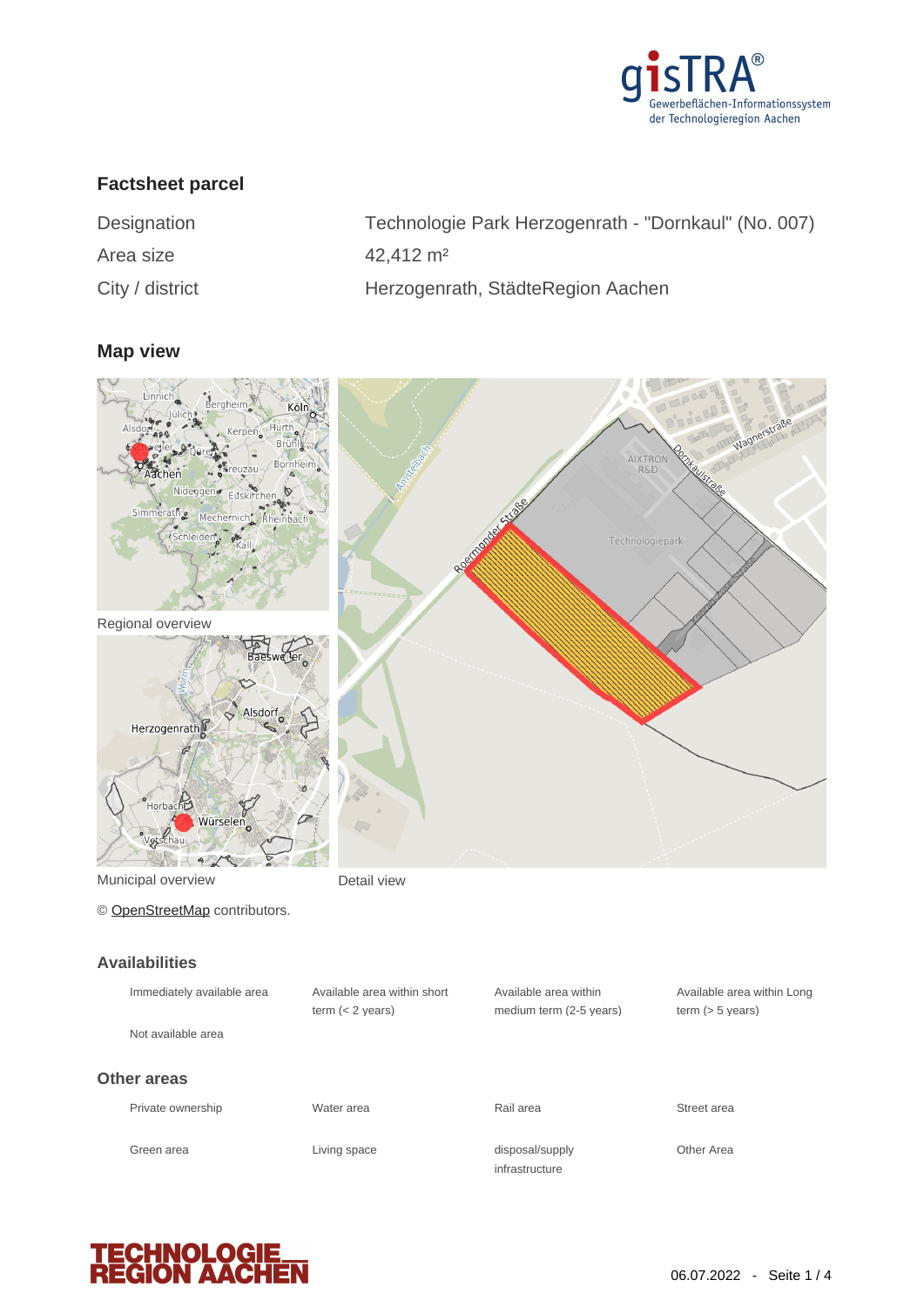

# **Parcel**

| Area size        | 42,412 m <sup>2</sup>                         |
|------------------|-----------------------------------------------|
| Price            | $81.81 \text{€/m}^2$                          |
| Availability     | Available area within medium term (2-5 years) |
| Area designation | <b>Commercial zone</b>                        |
| <b>Divisible</b> | Yes                                           |
| 24h operation    | No                                            |

## **Commercial zone**

Start - Grow - Invest

The TPH is already one of the largest technology parks in Europe. Yet we still constantly endeavor to find new space and make it available to innovative companies. In order to be able to meet greatly increasing demand for available space and to continue implementing our start/grow/invest concept, an additional area has been purchased in the immediate vicinity of the TPH. Companies wishing to utilize the proximity to the TPH now have the possibility to switch to the TPH expansion site and invest in their own buildings there.

| Location                  | <b>Outskirts</b>                                                       |
|---------------------------|------------------------------------------------------------------------|
| Main companies            | Aixtron AG, CEROBEAR GmbH, Head acoustics<br>GmbH, Meta Motorentechnik |
| Industrial tax multiplier | 485.00 %                                                               |
| Price range               | from 81.81 €/m <sup>2</sup> to 81.81 €/m <sup>2</sup>                  |
| Regional important?       | Yes                                                                    |

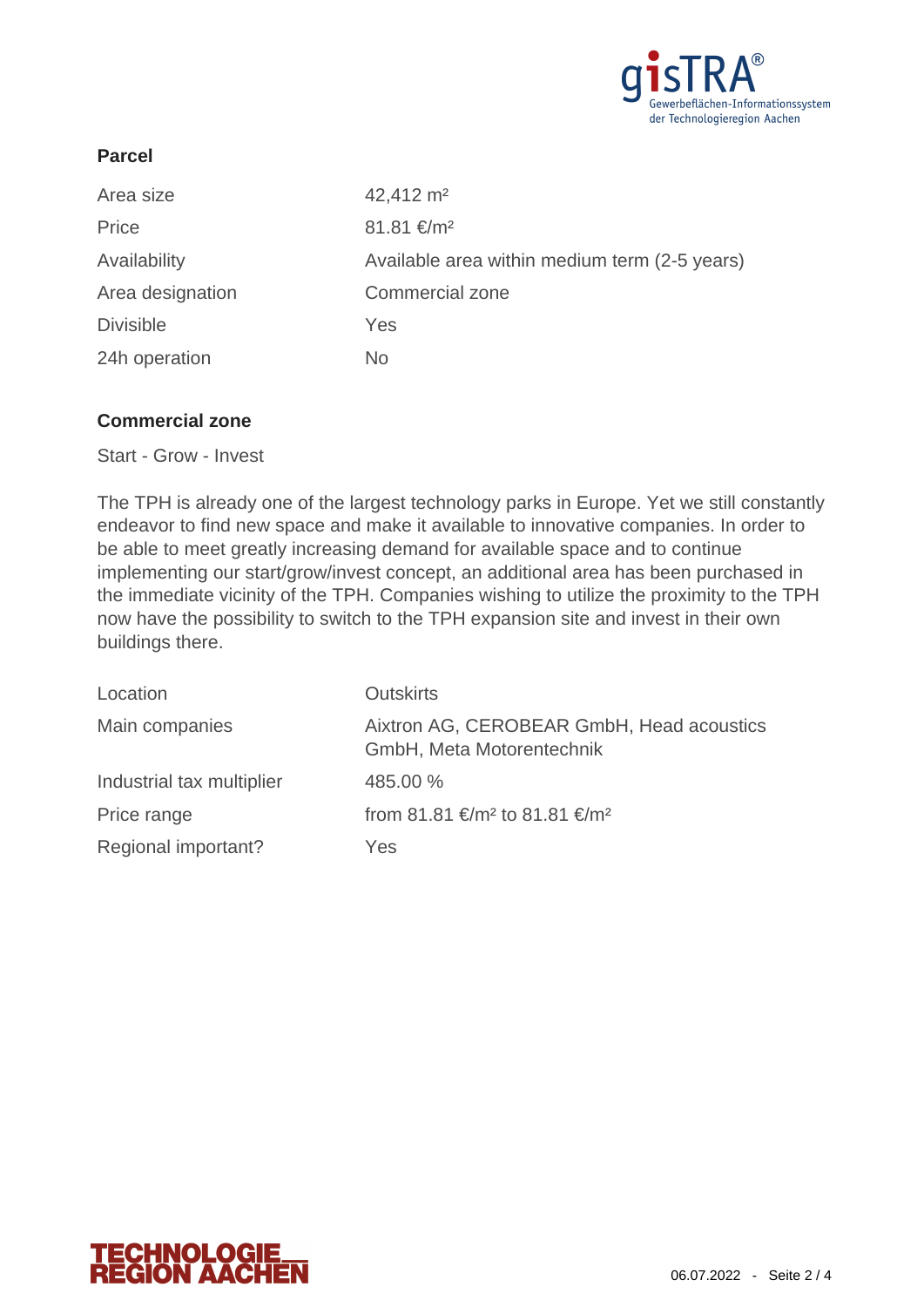

# **Transport connections**

|         |                               | <b>Distance</b> |                 |
|---------|-------------------------------|-----------------|-----------------|
|         |                               | [km]            | [min]           |
| Freeway | A4                            | 2.0             |                 |
|         | A544                          | 3.0             | $\overline{4}$  |
| Highway | <b>B</b> 57                   | 4.0             | 7               |
| Airport | Maastricht-Aachen             | 37.0            | 24              |
|         | Liège (B)                     | 77.1            | 46              |
| Port    | Binnenhavenweg Stein (NL)     | 37.0            | 25              |
|         | <b>Holtums-Noordsweg Born</b> | 46.0            | 29              |
|         | (NL)                          |                 |                 |
| Railway | Aachen-Hbf                    | 8.7             | 12 <sup>2</sup> |
|         | Köln-Hbf                      | 75.7            | 53              |

## **Information about Herzogenrath**

Herzogenrath is in immediate vicinity to Aachen, the Netherlands and Belgium. In the Technologie Area of Aachen, Herzogenrath is in a leading position. The Technologiepark Herzogenrath is one of the largest in europe. In the neighborhood many companies were established with their R & D Centers. With Aachen's Technical University (RWTH), University of Applied Sciences (FH), and the Jülich Research Center (FZ), Herzogenrath is surrounded by unique technological and scientific potential. The new RWTH Campus Area is only ten minutes away.